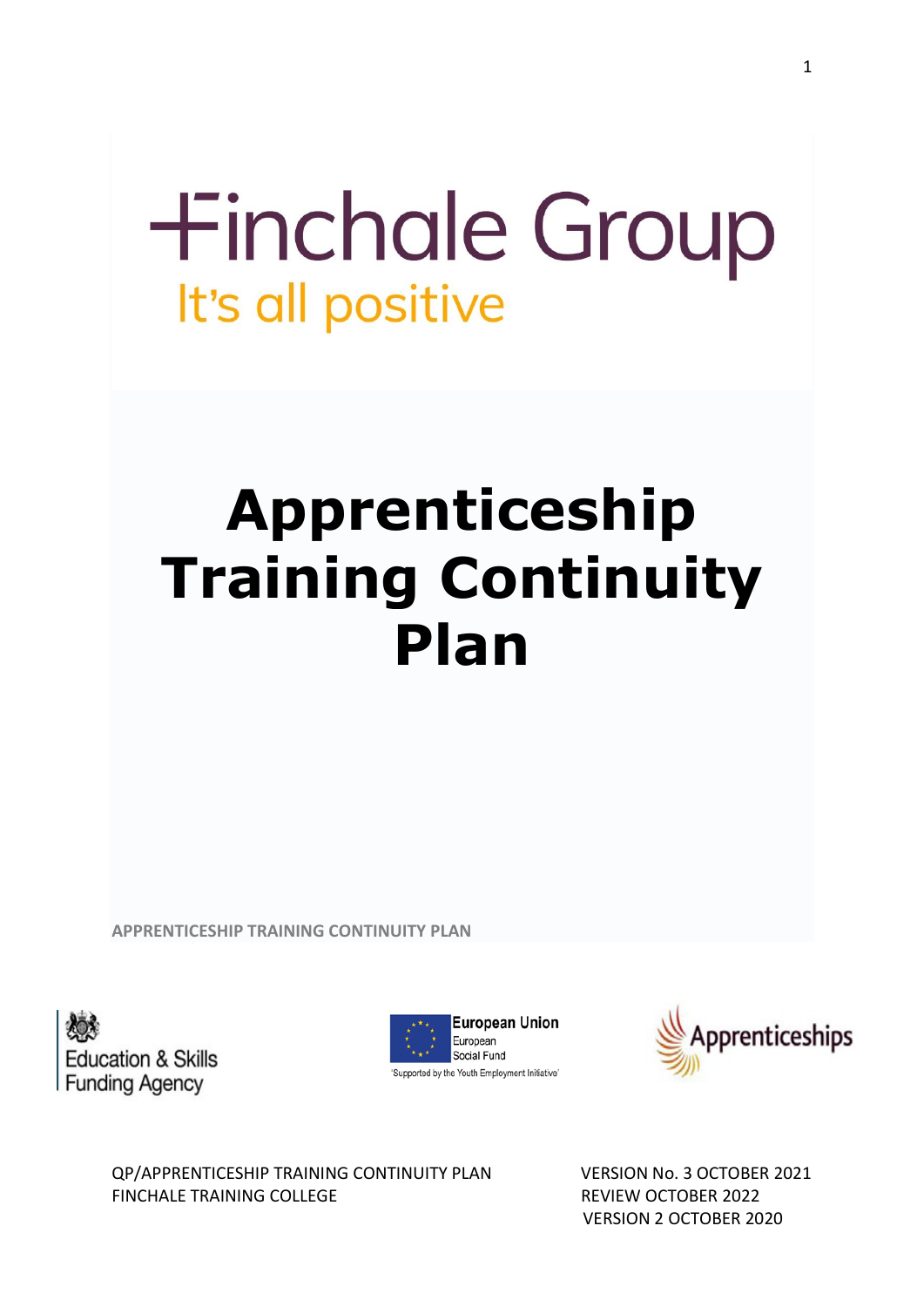## **Finchale Training College Apprenticeship Training Plan**

This policy is designed to protect all learners from unforeseen risks and threats whilst on an apprenticeship to ensure their ongoing learning is unaffected, and they remain safe at all times.

The plan is centred around, but not exclusive to, apprenticeship and traineeship delivery.

### Areas of Risk

The Charity is separated into different areas, each one carrying their own Apprenticeship Continuity Plan reflective to the needs of the area.

These risks have been identified, assessed and detailed below along with the intended plan of action should these risks occur. This is to ensure the delivery of Apprenticeships continues with minimal disruption to the learner.

| <b>Risk</b>                                                                                           | Plan of Action                                                                                                                                                                                                                                                                                                                                                                                                                                                                                                                                                                    |
|-------------------------------------------------------------------------------------------------------|-----------------------------------------------------------------------------------------------------------------------------------------------------------------------------------------------------------------------------------------------------------------------------------------------------------------------------------------------------------------------------------------------------------------------------------------------------------------------------------------------------------------------------------------------------------------------------------|
| Inability to work if one or<br>more of the CEO could not<br>work due to long term<br>illness or death | All documents and data to be stored in central office<br>$\bullet$<br>Weekly management team meetings to ensure<br>shared understanding and responsibilities in CEO<br>absence<br>Processes and procedures to be documented and<br>$\bullet$<br>available to all staff<br>Two Skills Director to be conversant with critical<br>functions, e.g. Awarding Body procedures including<br>electronic registration, certification, funding etc.<br>Skills Director to have access to all relevant centre /<br>qualification documents<br>Passwords to be stored centrally<br>$\bullet$ |
|                                                                                                       | Cloud based document storage                                                                                                                                                                                                                                                                                                                                                                                                                                                                                                                                                      |
| Loss of key member of<br>staff                                                                        | Learner portfolio documents and data to be stored in<br>$\bullet$<br>central office, on ePortfolio systems and on MIS/Data<br>management system<br>Monthly team meetings to ensure shared<br>understanding<br>Processes and procedures documented and shared<br>with all staff<br>Two individuals to be conversant with critical<br>functions, e.g. location of student evidence etc.<br>Ensure 2 individuals are in available for each role -<br>IQA, Tutor, Head of Operations, MD<br>Passwords to be stored centrally                                                          |
| Loss of curriculum<br>materials or student                                                            | All laptop hard drives to be encrypted<br><b>Strong Passwords required</b>                                                                                                                                                                                                                                                                                                                                                                                                                                                                                                        |

QP/APPRENTICESHIP TRAINING CONTINUITY PLAN VERSION No. 3 OCTOBER 2021 FINCHALE TRAINING COLLEGE **REVIEW OCTOBER 2022**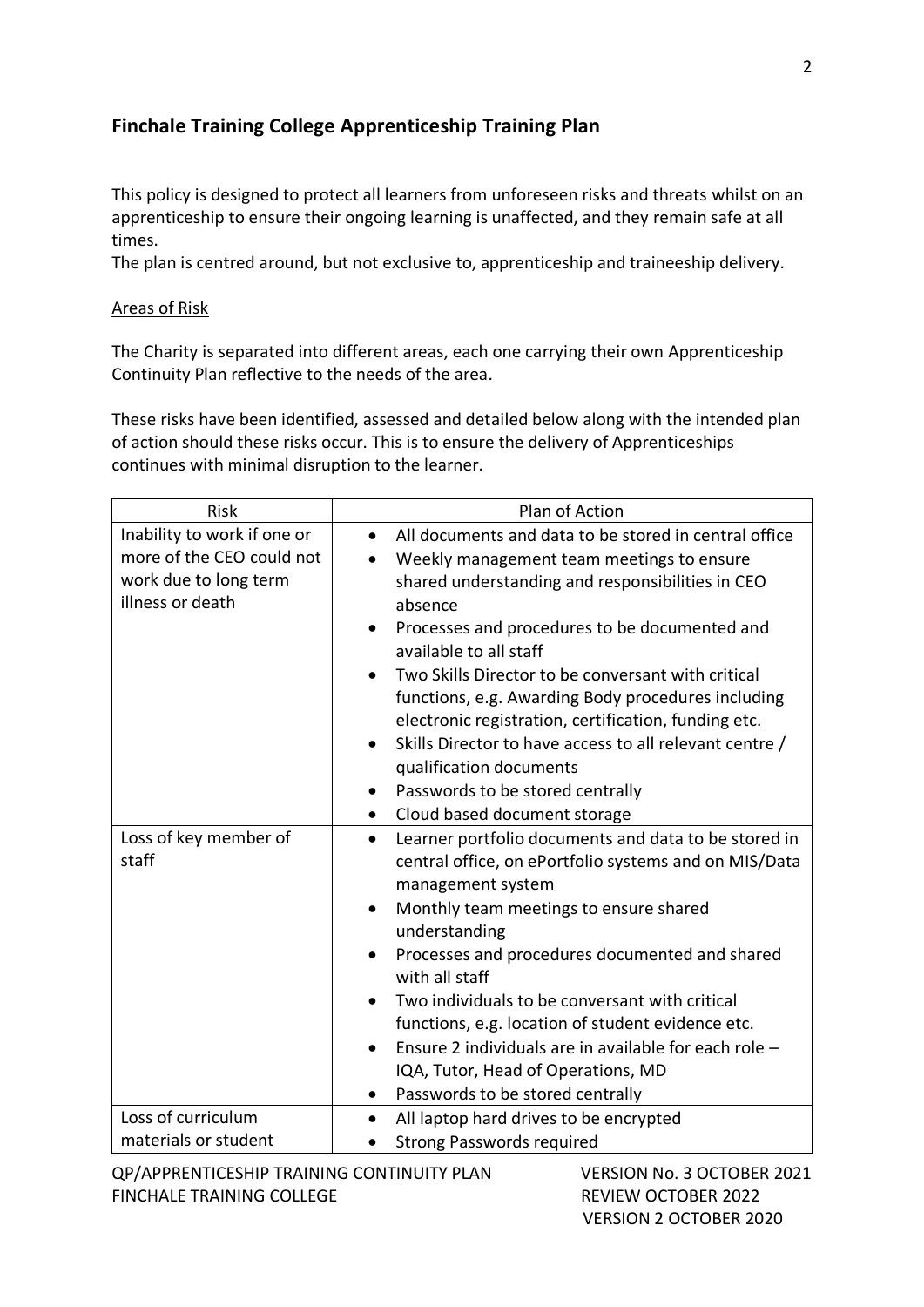| evidence through theft /<br>hacking / hardware loss or<br>technical issue                                                   | Passwords to be stored centrally<br>$\bullet$<br>Procedure to update passwords regularly<br>Cloud based storage with SMT access<br>$\bullet$                                                                                                                                                                                                                                                                         |
|-----------------------------------------------------------------------------------------------------------------------------|----------------------------------------------------------------------------------------------------------------------------------------------------------------------------------------------------------------------------------------------------------------------------------------------------------------------------------------------------------------------------------------------------------------------|
| Premises rendered short<br>term (up to 5 days) un-<br>useable through loss of<br>Internet connection,<br>power, damage etc. | Maintain contact list for Apprentices<br>$\bullet$<br>Relocate to spare office space<br>$\bullet$<br>Contact Apprentices to reschedule booked sessions<br>$\bullet$<br>Retain hard copies of all information at secure central<br>office                                                                                                                                                                             |
| Loss of funding contract or<br>awarding body status                                                                         | Identify contacts in alternative Colleges or if T/O<br>meets requirements for a direct contract with the<br>ESFA monitor ESFA contract gates<br>Utilise direct levy contract with employers<br>$\bullet$                                                                                                                                                                                                             |
| Changes to government<br>policy in relation to<br>Apprenticeships                                                           | Keep up to date with government updates and<br>$\bullet$<br>website changes<br>Immediately seek ESFA assistance on how to proceed                                                                                                                                                                                                                                                                                    |
| Loss IT solutions or<br>equipment                                                                                           | Cloud hosting for all data<br>$\bullet$<br>Contact IT hosting company for assistance<br>Hold standard images and documentation on the<br>cloud<br>Maintain list of IT suppliers with option of next day<br>delivery                                                                                                                                                                                                  |
| Regular reviews with<br>learners to maintain<br>communication and<br>engagement                                             | Always book next review with employer and<br>$\bullet$<br>apprentice and agree where and when to maintain<br>continuity at all times.<br>If review is not possible for unforeseen circumstances<br>$\bullet$<br>an email trail to be recorded                                                                                                                                                                        |
| Alternative<br>communication channels                                                                                       | Ensure all staff have telephone numbers shared<br>$\bullet$<br>Meetings arranged off site if necessary<br>WhatsApp/Facebook contacts agreed                                                                                                                                                                                                                                                                          |
| Alternative learner<br>transportation in the<br>event of strike or<br>impossible road access                                | Access Learner Support Funds to allow access to<br>alternative modes of transport e.g. taxis                                                                                                                                                                                                                                                                                                                         |
| <b>Emergency Contacts in the</b><br>event of a significant<br>incident                                                      | Safeguarding incident please contact Paul Lund 0191<br>386 2634 *MAIN RECEPTION NUMBER* (Opening<br>Hours Monday - Thursday 0830 - 1630 and on<br>Fridays 0830 - 1600) or<br>on M: 0771 581 5120<br>E: Paul.Lund@finchalegroup.co.uk<br>Health& Safety incident please contact Paul Lund<br>0191 386 2634 *MAIN RECEPTION<br>NUMBER* (Opening Hours Monday - Thursday 0830<br>$-1630$ and on Fridays 0830 - 1600) or |

QP/APPRENTICESHIP TRAINING CONTINUITY PLAN VERSION No. 3 OCTOBER 2021 FINCHALE TRAINING COLLEGE **REVIEW OCTOBER 2022**